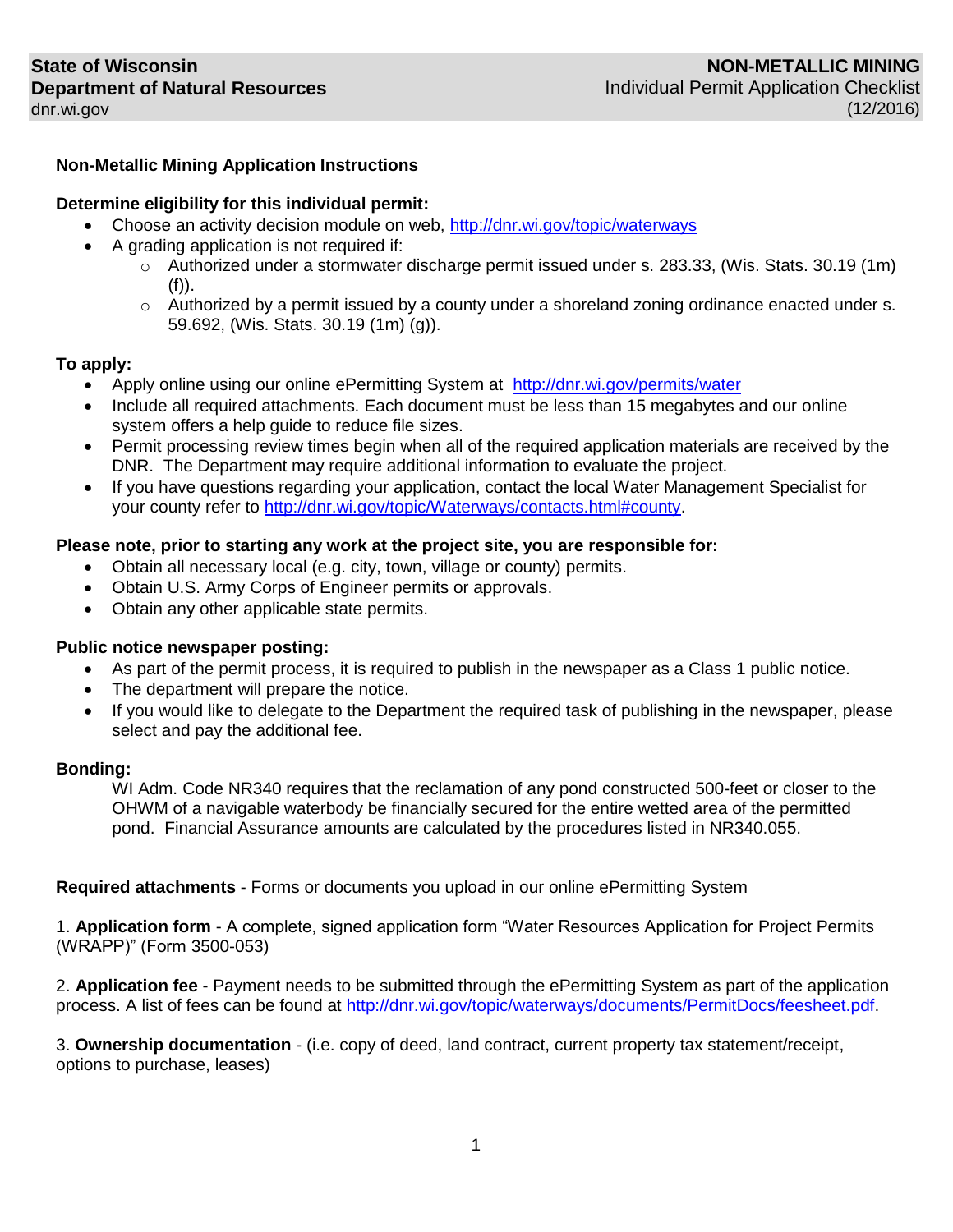4. **Photographs** that clearly show the on-the-ground conditions of the existing project areas. Remember that too much snow cover or vegetation may obscure important details. If possible, have another person stand near the project area for size reference. Color images are preferred.

5. **Site maps** that clearly illustrate the location and perimeter of the project site, and its relationship to nearby water resources (e.g. lakes, rivers, streams, wetlands), major landmarks and roads. Provide copies of relevant maps (e.g. wetland, aerial, topographical, soil, floodplain, or zoning maps), with the project location clearly identified. The Department offers a web mapping tool to assist in creating these maps at [http://dnr.wi.gov/topic/surfacewater/swdv/.](http://dnr.wi.gov/topic/surfacewater/swdv/)

- Be sure to include:
	- o USGS Topographic Map(s)
	- o Wisconsin Wetland Inventory Map(s)
	- o FEMA floodplain Map(s)
	- o Soil Map(s)
	- o Zoning Map(s)

6. **Plans and specifications** that show what you intend to do. Plan drawings should be clear and to scale. Be sure to draw all plans as accurately and detailed as possible. The Department reserves the right to require additional information to evaluate the project. Be sure to include the following:

- Elevation of the bottom of the non-metallic mineral deposit (feet) and the datum used for the elevation reference.
- Distance from the excavation to the nearest public road, residence, and navigable water.
- Soil and geologic composition, including the topsoil depth, of the project site.
- Boring or test hole locations used to identify the type of material and size of the deposit.
- Location, dimensions and elevations of surface waters within or adjacent the project.
- Elevation of groundwater through the project site, including the data source used to determine groundwater.
- Locations of manmade features within the project area.
- Nature and dimensions of any existing excavations, dimensions and quantities of stockpiled materials, topsoil and refuse in the site.
- Location of both temporary and permanent haulage roads, including the length, width, side slopes, and elevations.
- Location of any known historical and archaeological features.
- If site will have an off-site discharge of stormwater and/or wastewater that is generated from the washing of aggregates.

You will also need to include information for the specific activity included with your project, below are examples:

- Dredging Excavation within a navigable waterway
	- o <http://dnr.wi.gov/topic/waterways/documents/PermitDocs/IPs/IP-dredgingLakesStreams.pdf> Stream realignment – Relocation or moving of a navigable water
		- o <http://dnr.wi.gov/topic/Waterways/documents/PermitDocs/IPs/IP-streamRealign.pdf>
- Pond constructed within 500 feet of a navigable water during active mining or after reclamation o <http://dnr.wi.gov/topic/waterways/documents/PermitDocs/IPs/IP-pond.pdf>
- Bridges
	- o <http://dnr.wi.gov/topic/waterways/documents/PermitDocs/GPs/GP-ClearSpanBridge.pdf>
	- o <http://dnr.wi.gov/topic/Waterways/documents/PermitDocs/IPs/IP-bridgeTempCross.pdf>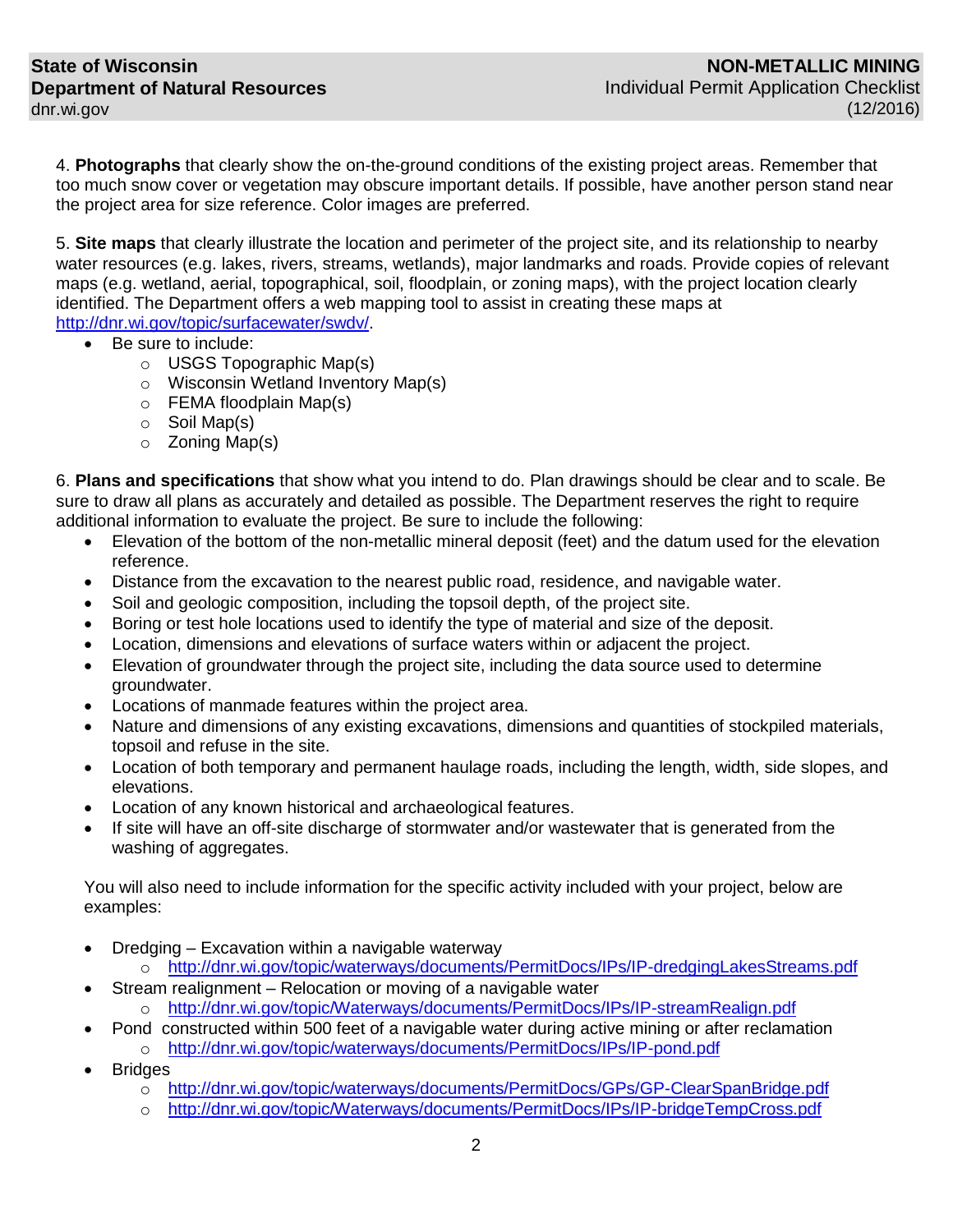- **Culverts** 
	- o <http://dnr.wi.gov/topic/waterways/documents/PermitDocs/GPs/GP-CulvertWPEDesign.pdf>
	- o <http://dnr.wi.gov/topic/waterways/documents/PermitDocs/GPs/GP-CulvertWOPEDesign.pdf>
	- o <http://dnr.wi.gov/topic/Waterways/documents/PermitDocs/IPs/IP-culvert.pdf>

## 7. **Narrative description** of your proposal on a separate page. Please include:

- What the project is, purpose of project, and need for the project
- How you intend to carry out the project, including methods, materials, and equipment
- Your proposed construction schedule and sequence of work
- What temporary and permanent erosion control measures will be used
- The location of any disposal area for dredged or excavated materials
- For disturbances or fill, provide a description of type, composition, and quality of materials
- How you plan to avoid, minimize and mitigate impacts to waterways
- Area (e.g. linear feet) impacted
- Describe the existing physical and natural conditions of the site, including types of vegetative cover
- Is the project located in the floodplain of a stream?
- Is the project site located in or adjacent to a wetland?
- Describe existing land use on project site (i.e. vacant, farming, etc.)
- Describe abutting land use
- Proposed depth of excavation (feet)
- Anticipated duration of mining (years)
- If there will be aggregate washing or crushing operations on site, describe:
	- o The operation
	- $\circ$  How many cubic vards of aggregate will be stockpiled at any one time
- 8. **Riparian owners list** Names and addresses of the adjacent property owners.
- 9. **Reclamation plan** for the area of the project that falls under NR340. Please describe the following:
	- Specific seed mixture, quantities and species to be used.
	- Fertilizer and mulch to be applied.
	- Site specific erosion and sediment control plan for your Chapter 30, NR 340 portion of the reclamation.
	- Site Plan with finish contours.
	- For any temporary or permanent artificial ponds, please provide the following for each:
		- o Average depth (feet)
		- o Maximum depth (feet)
		- o Size (acres)
		- o Will the pond be located in a floodplain
		- o If any final slopes will be steeper than 3 feet horizontal to 1 foot vertical, explain the reason.

## 10. **Reclamation costs estimate** - Please fill out and include the table at the end of this checklist.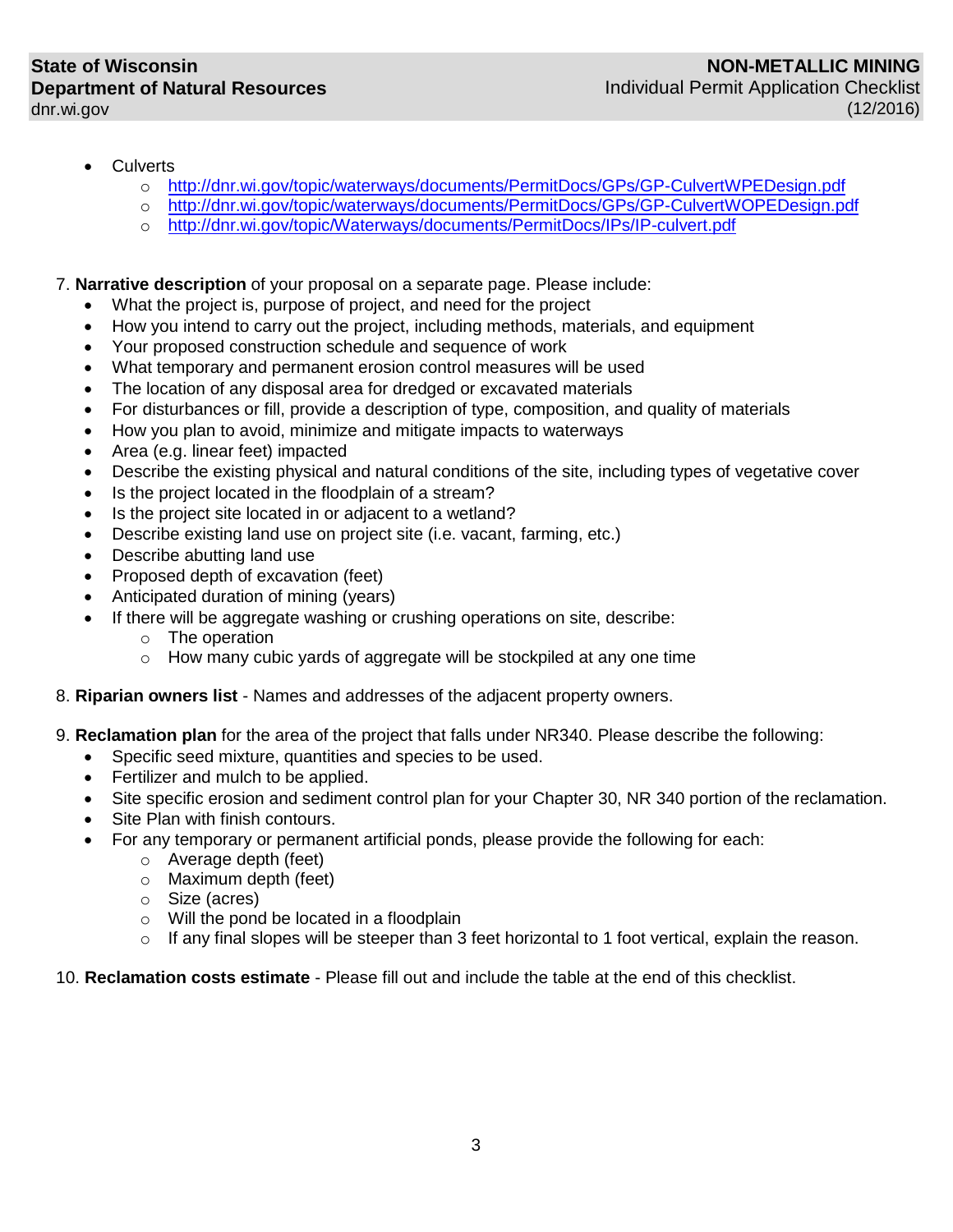11. **If wetlands will be disturbed, a separate wetland permit application will be required. The links below are for the most common wetland activities related to Non-Metallic Mining.** 

- Wetland disturbance or fill
	- o <http://dnr.wi.gov/topic/waterways/documents/PermitDocs/IPs/IP-Wetland.pdf>
	- o <http://dnr.wi.gov/topic/waterways/documents/PermitDocs/GPs/GP1-WetlandDischarge.pdf>

## **Be sure to include in the alternatives analysis:**

- Any investigation conducted to identify upland alternative non-metallic mining sites.
- What efforts were made to obtain the material?
- What was the estimated volume of material to be extracted?
- Be sure to provide adequate documentation for these estimates.

12. **Endangered and threatened resources.** The applicant is not required, but is encouraged to request an endangered resources (ER) review letter before applying for the permit. Information on how to obtain a review can be found by visiting the website at [http://dnr.wi.gov/topic/ERReview/Review.html.](http://dnr.wi.gov/topic/ERReview/Review.html) The applicant can also visit the NHI Public Portal, [http://dnr.wi.gov/topic/ERReview/PublicPortal.html,](http://dnr.wi.gov/topic/ERReview/PublicPortal.html) to determine if a full ER Review is required. Read the 'What is an ER Preliminary Assessment and what do the results mean?' section to determine follow-up steps.

13. **Historical and cultural resources**. If you are aware there is a historical or cultural resource present, you are **required** to contact the Wisconsin State Historical Society to verify and receive documentation that the activity will not result in an adverse impact to these resources.